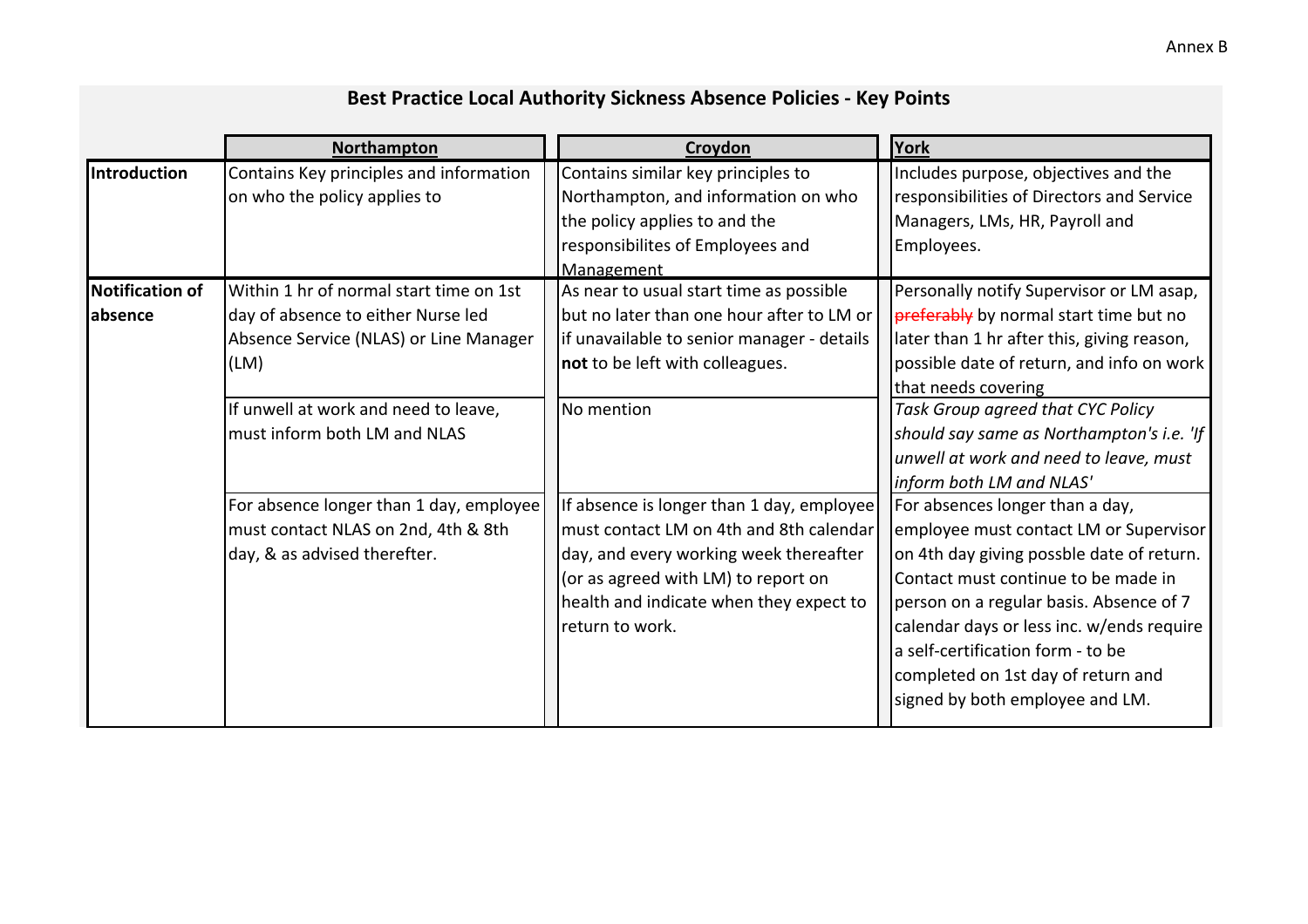|                                                 | Must inform NLAS of date when they<br>know they will definitely return to work<br>or on day of return, to close absence                                                                                                                                           | No mention                                                                                                                              | As soon as the employee knows a<br>definite return date, they must inform<br>LM giving 1 days notice if poss, so that<br>temp cover arrangements can be ended.                                                                                                                      |
|-------------------------------------------------|-------------------------------------------------------------------------------------------------------------------------------------------------------------------------------------------------------------------------------------------------------------------|-----------------------------------------------------------------------------------------------------------------------------------------|-------------------------------------------------------------------------------------------------------------------------------------------------------------------------------------------------------------------------------------------------------------------------------------|
| <b>Industrial Injury</b>                        | Absences resulting from a reported<br>industrial injury are still recorded and<br>employees need to notify their absence.<br>These are not included for the purpose<br>of calculating trigger points.                                                             | Absences due to a recognised industrial<br>injury whilst working for the Council to<br>be managed in the same way as other<br>absences. | To be managed in the same way as other<br>absences. LM must follow laid down<br>Industrial Injury procedures. for-<br>reporting and investigating such-<br>occurances inc. referral to H&S and/or-<br>OH. Payroll should also be informed so-<br>that OSP is implemented correctly. |
| Maternity<br>Absence                            | Pregnancy related absences are still<br>recorded. Employees need to notify their<br>absence, inc time off for antenatal care.<br>Pregnancy related absences are not<br>included for the purpose of calculating<br>trigger points                                  | Pregnancy related absences to be<br>managed in the same way as other<br>absences.                                                       | Needs referring to - needs cross<br>referencing to appropriate procedures                                                                                                                                                                                                           |
| <b>Sick Whilst on</b><br><b>Annual Leave</b>    | No mention                                                                                                                                                                                                                                                        | No mention                                                                                                                              | Employees who become sick whilst on<br>annual leave will be regaredas being on<br>sick leave from the date of any medical<br>cert or equivalent provided. Employees<br>should notify LM as normal, where<br>possible                                                                |
| <b>Disability</b><br>Related<br><b>Absences</b> | Disability related absences of disabled<br>employees inc time off for disability<br>related specialist treatment are still<br>recorded and employees need to notify<br>their absence. These are not included<br>for the purpose of calculating trigger<br>points. | Due consideration should be given to the<br>Council's responsibilities under the<br><b>Equalities Act</b>                               | Some level of absence form work may be<br>considered a reasonable adjustment<br>under the Disability Discrimination law<br>for a disabled employee.                                                                                                                                 |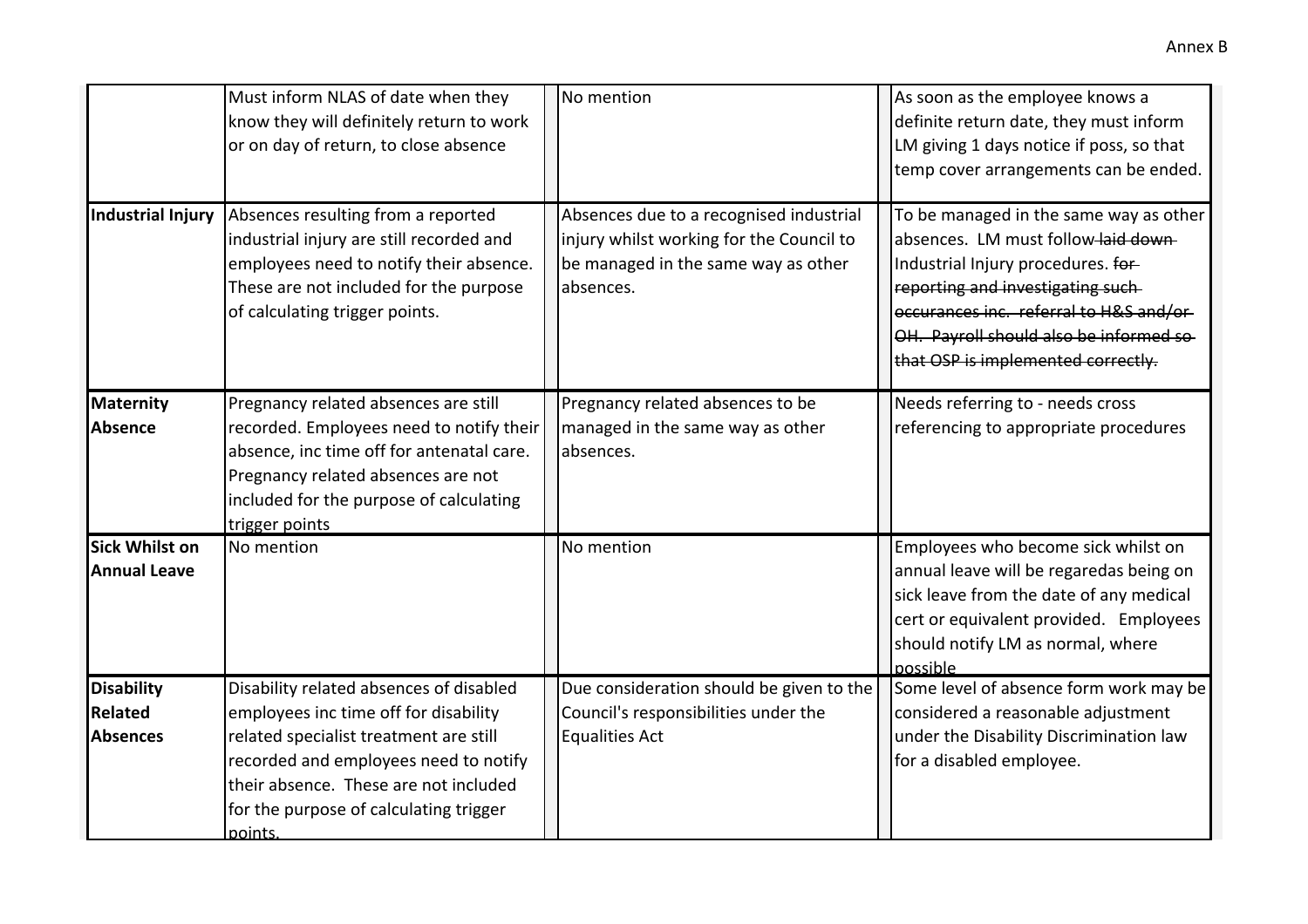|                                                              | Where all reasonable adjustments have<br>been made to accomodate an employees<br>disability, in liaison with Gps and HR, but<br>he absence is still cause for concern, it<br>may be appropriate to use the absence<br>management procedure.                         | Need to consider reasonable<br>adjustments                                  | Other reasonable adjustments to<br>improve an emiployees attendance may<br>include adaptions of equipment,<br>retraining, adjustments to working<br>hours/duties /place of work, discounting<br>of disability related absence, |
|--------------------------------------------------------------|---------------------------------------------------------------------------------------------------------------------------------------------------------------------------------------------------------------------------------------------------------------------|-----------------------------------------------------------------------------|--------------------------------------------------------------------------------------------------------------------------------------------------------------------------------------------------------------------------------|
| <b>Long Term</b><br>Absence -<br>Important<br><b>Actions</b> | > Maintaining Contact<br>> Referral to Occupational Health -<br>where a medical condition is clearly<br>established, with a predictable and<br>defined period of time off work, a<br>medical referral may not be necessary.                                         | Referral to OH and advice from HR.                                          | >LM will keep in regular contact either<br>by telephone, letter or face to face. LM<br>> Referral to OH unless it is clear that the<br>employee will return to normal<br>employment in the not to distant future.              |
| <b>Fit Notes</b>                                             | Contains brief para on Fit Note replacing<br>GP sick note<br>If absence continues for more than 7<br>calendar days, employee must provide a<br><b>Fit Note</b><br>If Fit Note is issued, employee must<br>inform NLAS so records can be updated<br>and advice given | No mention<br>On 8th day, employee must provide a fit<br><b>Note</b><br>N/A | No mention<br>If absence continues for more than 7<br>calendar days, employee must provide a<br>Fit Note to LM<br>N/A                                                                                                          |
|                                                              | If absence continues for longer,<br>employee must continue to provide<br>medical certs to cover absence. These<br>must be consecutive and cover all days<br>inc. w/ends. Failure to do so, will effect<br>employees entitlement to SSP                              | No mention                                                                  | If absence continues for longer,<br>employee must continue to provide<br>consecutive medical certs to cover<br>absence                                                                                                         |
|                                                              | Any period not covered by a self-cert or<br>Fit Note, will not be paid and will be<br>considered unauthorised leave - a<br>reasonable time will be given to obtain a<br>retrospective Fit Note                                                                      | No mention                                                                  | Unauthorised absence should be dealt<br>with under the Disciplinary Procedure                                                                                                                                                  |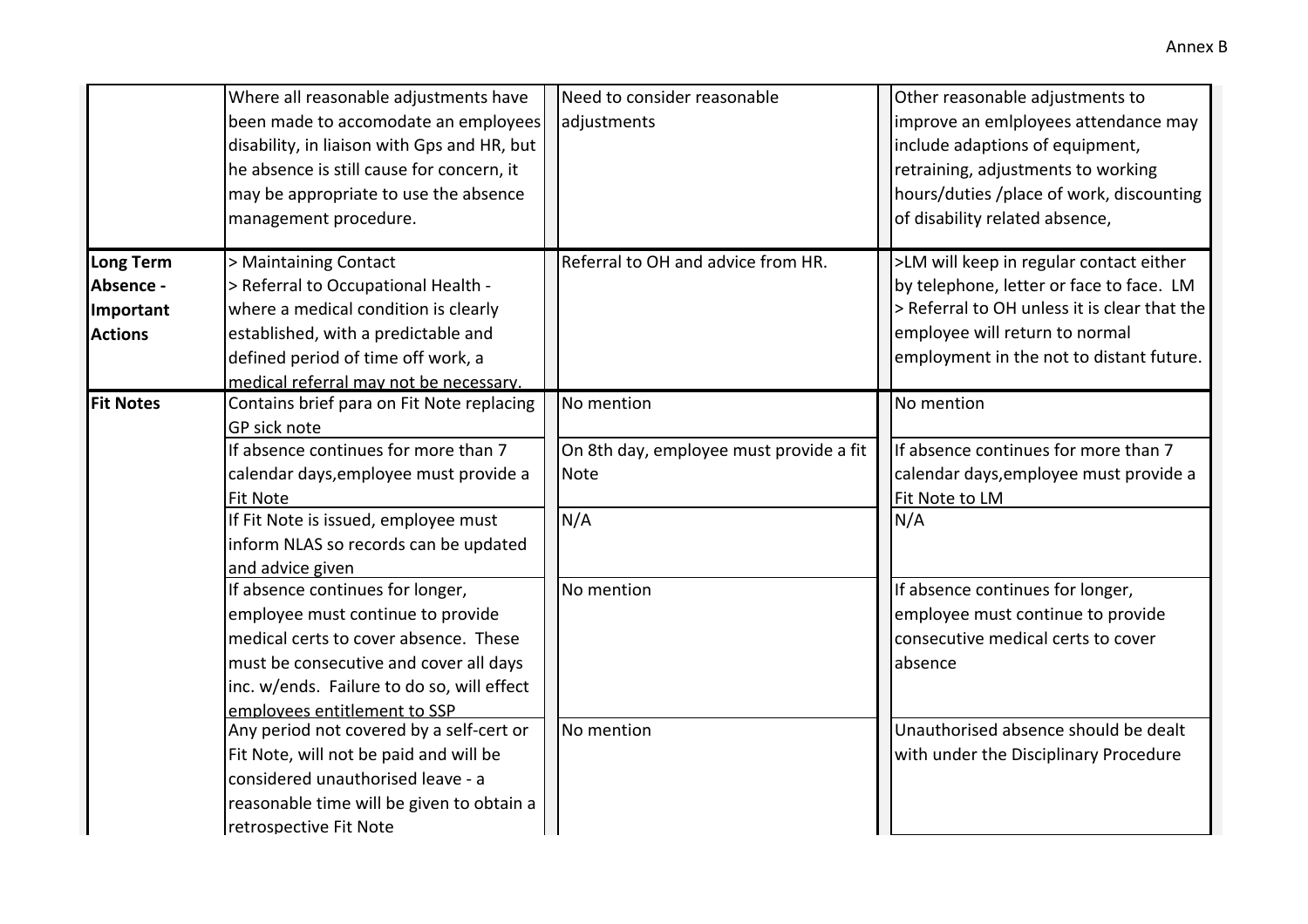|                                       | An employee cannot return to work prior<br>to the expiry of a Fit Note                                                                                                                                                                                                                                                | No mention                                                       | No mention                                                                                                                                                                                                                                                                                                                                                                                                                                                                                                                                                                                                          |
|---------------------------------------|-----------------------------------------------------------------------------------------------------------------------------------------------------------------------------------------------------------------------------------------------------------------------------------------------------------------------|------------------------------------------------------------------|---------------------------------------------------------------------------------------------------------------------------------------------------------------------------------------------------------------------------------------------------------------------------------------------------------------------------------------------------------------------------------------------------------------------------------------------------------------------------------------------------------------------------------------------------------------------------------------------------------------------|
| <b>Costs Incurred</b><br>for Fit Note | Any costs incurred in obtaining a Fit Note<br>requested by Council will be reimbursed<br>on production of a receipt                                                                                                                                                                                                   | Reasonable costs incurred by the<br>employee will be reimbursed. |                                                                                                                                                                                                                                                                                                                                                                                                                                                                                                                                                                                                                     |
| <b>Sick Pay</b>                       | Council policy to pay employees full or<br>part salary for defined periods of time<br>during periods of sickness absence - this<br>is conditional upon the employee<br>following the absence reporting<br>procedure, attending a return to work<br>interview and producing a medical<br>certificate where appropriate | No mention                                                       | Where an employee is absent sick but-<br>repeatedly fails to follow the reporting of<br>absence, consideration should be given-<br>to suspending sick pay and diciplinary<br>action being taken. Council policy to pay<br>employees full or part salary for defined<br>periods of time during periods of<br>sickness absence - this is conditional<br>upon the employee following the<br>absence reporting procedure, attending<br>la return to work interview and<br>producing a medical certificate where<br><i>appropriate.</i> Sick pay will also be<br>stopped if employee fails to visit OH<br>when referred. |
| Maintaining<br><b>Contact</b>         | More than 4 continuous weeks - shared<br>responsibility for Council, NLAS and<br>employee to maintain contact at agreed<br>intervals to help and support employee                                                                                                                                                     | No mention                                                       | Beyond 3rd day, contact must contiinue<br>to be made in person on a regular basis.                                                                                                                                                                                                                                                                                                                                                                                                                                                                                                                                  |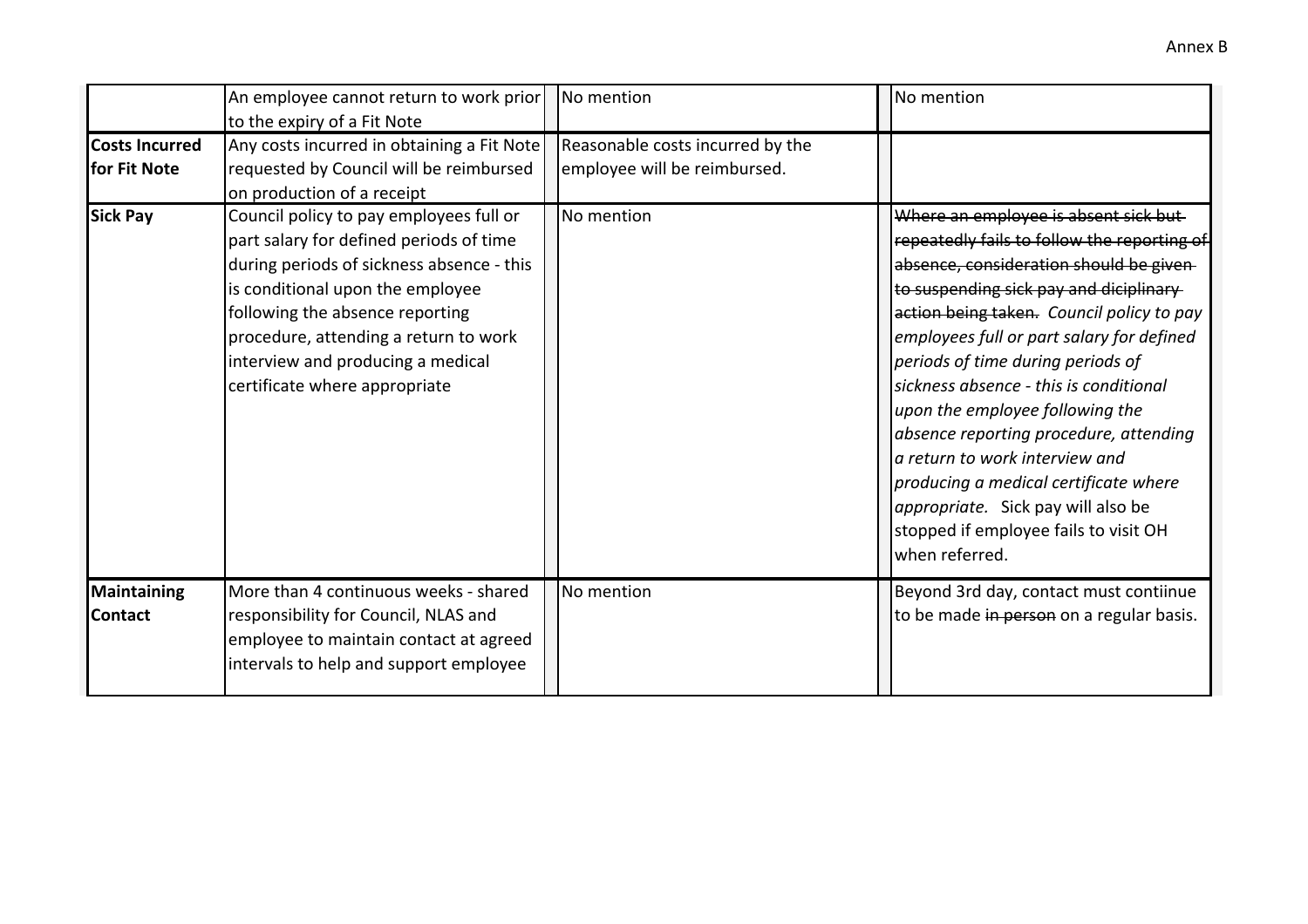|                    | If employee does not make contact          |                                          | If employee fails to follow adopted      |
|--------------------|--------------------------------------------|------------------------------------------|------------------------------------------|
|                    | during absence and absence is              |                                          | reporting of absence procedure,          |
|                    | unexplained, LM will take all reasonable   |                                          | following actions should be              |
|                    | steps to contact employee (tel, letter,    |                                          | implemented: If employee does not        |
|                    | home visit), in order to:                  |                                          | make contact during absence and          |
|                    |                                            |                                          | absence is unexplained, LM will take all |
|                    |                                            |                                          |                                          |
|                    |                                            |                                          | reasonable steps to contact employee     |
|                    |                                            |                                          | (tel, letter, home visit), in order to:  |
|                    |                                            |                                          | > employee contacted and identify        |
|                    |                                            |                                          | reason sought why they have not          |
|                    |                                            |                                          | followed procedure                       |
|                    |                                            |                                          | > employee should be reminded remind     |
|                    |                                            |                                          | them of their obligation to follow       |
|                    |                                            |                                          | procedureas a condition of the           |
|                    |                                            |                                          | entitlement to sick pay                  |
| <b>Home Visits</b> | LM will plan to visit employees to discuss | In recognising Council's duty to care to | During long term absence, manager will   |
|                    | wellbeing and anticipated return to        | employees, managers are expected to      | arrange a home visit. If the employee    |
|                    | work. Where an employee feels their LM     | address concerns as soon as they arise.  | does not wish to have a home visit, the  |
|                    | would not be appropriate, an emploee       | Informal reviews including home visits   | manager will arrange a meeting at        |
|                    | can request a different Manager attend     | and referrals to OH may therefore take   | another mutually agreed place.           |
|                    | with a rep from HR. The employee can       | place before trigger points are reached. | Employee will also be given info on      |
|                    | also request a suitable venue and ask for  |                                          | support available in the Council.        |
|                    | a trade union rep to be present.           |                                          |                                          |
|                    |                                            |                                          |                                          |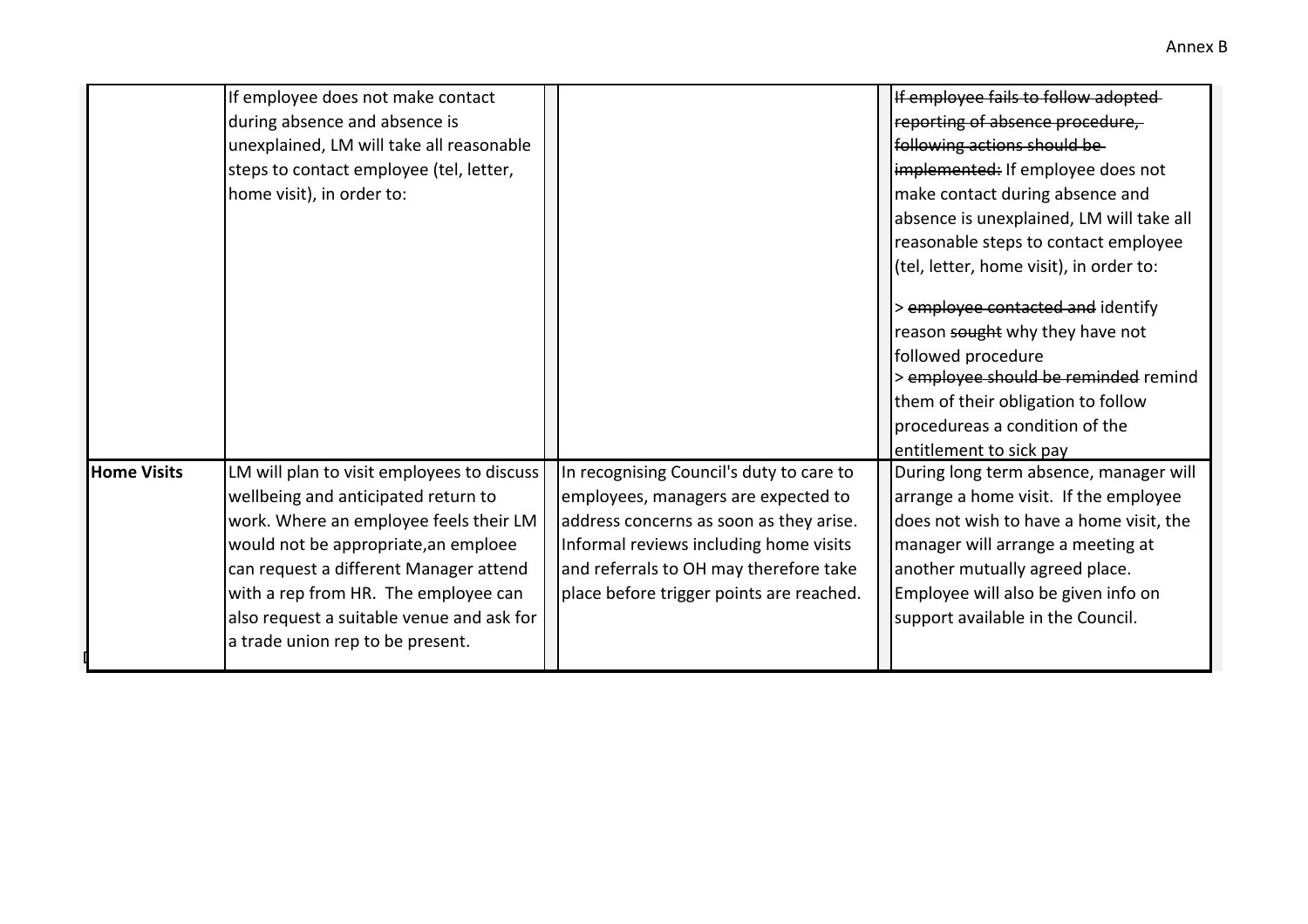| <b>Referral to</b>    | If GP has recommended restrictions to    | Referral to OH at first formal stage if not                                      | Persistent short term absence could lead  |
|-----------------------|------------------------------------------|----------------------------------------------------------------------------------|-------------------------------------------|
| <b>Occupational</b>   | duties the NLAS will advise Line Manager | already done so                                                                  | to a formal warning process and           |
| <b>Health</b>         | of necessary adjustments - could lead to |                                                                                  | ultimately dismissal. During this process |
|                       | a referral to OH to ensure app           |                                                                                  | employees can expect to be referred to    |
|                       | adjustments are made in workplace        |                                                                                  | OH for assessment. In the case of long    |
|                       |                                          |                                                                                  | term absence, employee will be referred   |
|                       |                                          |                                                                                  | to OH to explore various options          |
|                       |                                          |                                                                                  | available. This may must be done after 1  |
|                       |                                          |                                                                                  | month's absence and will certainly be-    |
|                       |                                          |                                                                                  | done after 3 months. Employees will be    |
|                       |                                          |                                                                                  | informed why the referral is being made   |
|                       |                                          |                                                                                  | and the process involved.                 |
| <b>Return to Work</b> | NLAS will notify LM of when the          | Required to fill out a return to work form                                       | In certain circumstance a doctor will     |
|                       | employee is to return to work            | for each period of sickness. Failure to do                                       | advise an employee that they may be fit   |
|                       |                                          | so may result in loss of pay.                                                    | for work earlier than would normally be   |
|                       |                                          |                                                                                  | the case, if the employer is able to      |
|                       |                                          |                                                                                  | accomodate one or more options for        |
|                       |                                          |                                                                                  | support e.g. A phased rerturn to work,    |
|                       |                                          |                                                                                  | amended duties and/or workplace           |
|                       |                                          |                                                                                  | adaptions                                 |
| <b>Return to Work</b> | All Managers must carry out a routine    | LMs should contact employees asap<br>following return to work. This may take the | Managers will carry out a return to work  |
| cont                  | return to work interview each time an    | form of an informal discussion or a more                                         | interview & update employees on work      |
|                       | employee has a period of absence on the  | structured meeting depending on                                                  | developments where appropriate            |
|                       | 1st day of return - LM may nominate an   | circumstances, and LM should ensure form                                         |                                           |
|                       | appropriate Manager to do this on their  | has been completed.                                                              |                                           |
|                       | behalf.                                  |                                                                                  |                                           |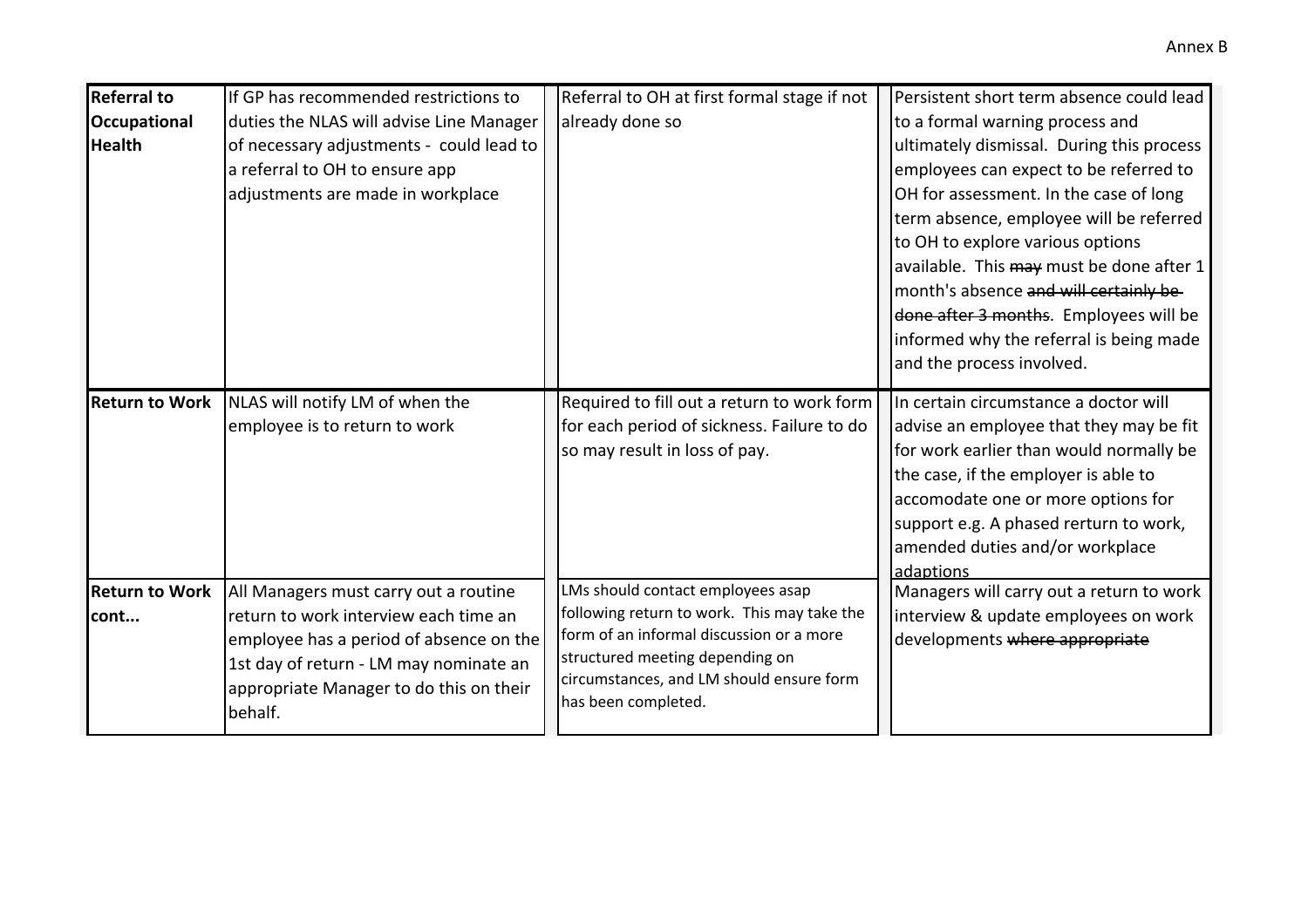|                 | Purpose of interview to establish reason  | No mention                                 | Purpose of interview to allow LM to-      |
|-----------------|-------------------------------------------|--------------------------------------------|-------------------------------------------|
|                 | for absence, to check the employee is fit |                                            | welcome back and express concern for-     |
|                 | to return, and what if anything can be    |                                            | employees wellbeing, explore and          |
|                 | done to support the employee              |                                            | confirm reasons for absence especially    |
|                 |                                           |                                            | where triggers for action have been met,  |
|                 |                                           |                                            | and ensuer they are properly recorded.    |
|                 |                                           |                                            | Purpose of interview to establish reason  |
|                 |                                           |                                            | for absence, to check the employee is fit |
|                 |                                           |                                            | to return, and what if anything can be    |
|                 |                                           |                                            | done to support the employee.             |
|                 | If LM thinks employee is unfit to return  | No mention                                 | If LM thinks employee is unfit to return  |
|                 | for any reason, the employee can be       |                                            | for any reason, the employee can be       |
|                 | medically suspended and/or referred to    |                                            | medically suspended and/or referred to    |
|                 | OH for a medical assessment - LM should   |                                            | OH for a medical assessment - LM should   |
|                 | seek advice from HR                       |                                            | seek advice from HR. If OH feel an        |
|                 |                                           |                                            | employee is permanently unfit to carry    |
|                 |                                           |                                            | out their duties the employee may be      |
|                 |                                           |                                            | redeployed to other work. HR will help    |
|                 |                                           |                                            | facilitate this. Alternatively, or in the |
|                 |                                           |                                            | event that no alternative employment is   |
|                 |                                           |                                            | available, employees in the pension       |
|                 |                                           |                                            | scheme may apply for ill health           |
|                 |                                           |                                            | retirement.                               |
|                 | Employee is entitled to remain on full    | No mention                                 | No mention                                |
|                 | pay whilst on Medical Suspension.         |                                            |                                           |
| Medical Advice/ | Council may request details from OH on    | Managers should seriously consider any     | Decisions about an employees sickness     |
| <b>Evidence</b> | specific condition of employee            | medical advice given before making         | absence are managerial not medical,       |
|                 |                                           | decisions. Whilst action is taken in light | even where an OH report has been          |
|                 |                                           | of medical advice, the decisions           | obtained.                                 |
|                 |                                           |                                            |                                           |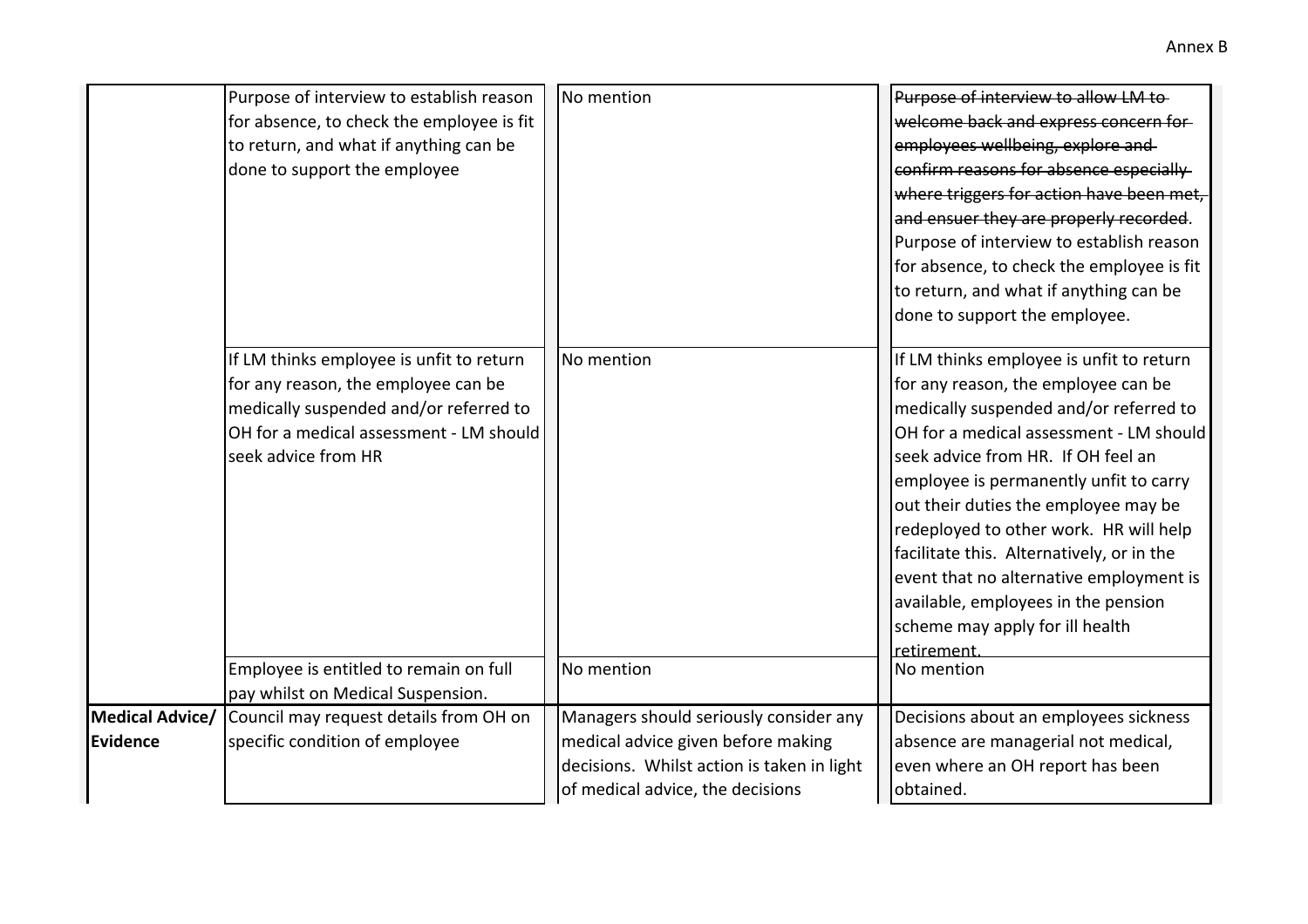|                       | Purpose of referral to establish<br>employee's health & how Council can<br>support employee & make appropriate<br>decisions re their employment.                                                                                                                  | themselves are management<br>responsibilities, not medical ones. | Purpose of report is to establish the true<br>medical position so that an informed and<br>fair decision can be made.                                |
|-----------------------|-------------------------------------------------------------------------------------------------------------------------------------------------------------------------------------------------------------------------------------------------------------------|------------------------------------------------------------------|-----------------------------------------------------------------------------------------------------------------------------------------------------|
|                       | Employee will be asked for their<br>permission to contact GP/ Consultant via<br>Medical Consent Form. They will be<br>informed ofthe reasons why info is being<br>sought and can request to see a copy or<br>referral docs                                        | No mention                                                       | employee will be asked to sign a consent<br>form allowing OH to contact their GP.                                                                   |
|                       | Content of report will be discussed with<br>employee before any further action is<br>taken                                                                                                                                                                        | No mention                                                       | If OH report indicates there is an<br>underlying medical problem, a formal<br>first stage review meeting should be                                  |
|                       | If an employee refuses to co-operate in<br>the obtaining of medical evidence or<br>undergo a medical assessment,<br>Management will make decisions based<br>on the info available at the time.                                                                    | No mention                                                       | convened by LM                                                                                                                                      |
|                       | Employee is responsible for attending<br>agreed appointments - if they cannot<br>attend because of health, alternative<br>arrangements will be made                                                                                                               | No mention                                                       | Employee is responsible for attending<br>agreed appointments - if they cannot<br>attend because of health, alternative<br>arrangements will be made |
| <b>Recovering OSP</b> | Council has the right to recover overpaid<br>OSP and will try to seek agreement with<br>the employee on the amount and<br>method of payment from each salary or<br>wage payment (not exceeding 10% of<br>normal gross pay) until full recovery of<br>overpayment. | No mention                                                       | No mention                                                                                                                                          |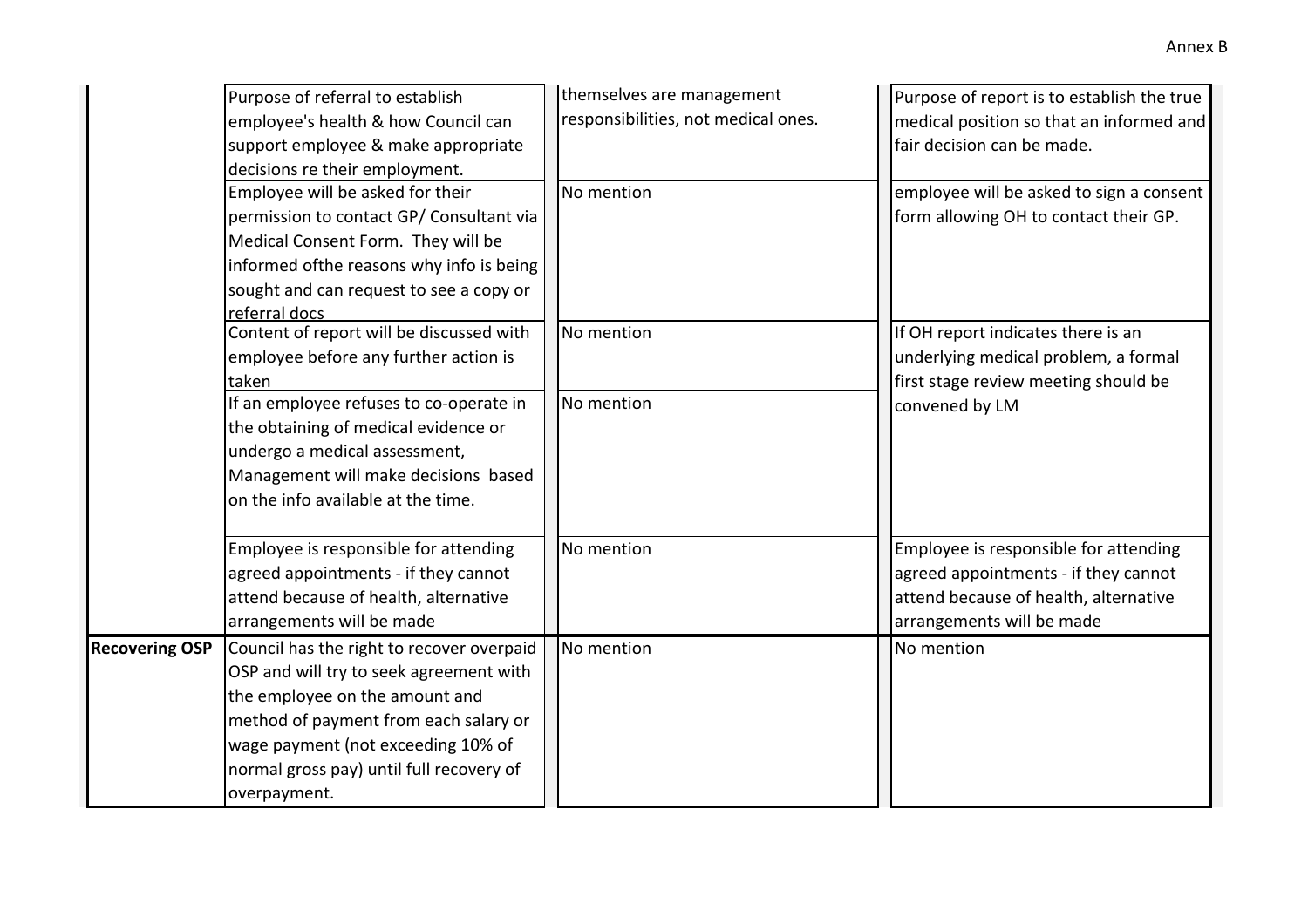|                       | Where an employee claims loss of<br>earnings for a private insurance or<br>medical company for any period of<br>absence from work, the Council reserves<br>the right to make a third party claim or<br>seek repayment of OSP if an an<br>employee receives any income exc.<br>compensation payments made. | No mention                               | No mention                              |
|-----------------------|-----------------------------------------------------------------------------------------------------------------------------------------------------------------------------------------------------------------------------------------------------------------------------------------------------------|------------------------------------------|-----------------------------------------|
| Invoking              | If an employee refuses to speak to NLAS                                                                                                                                                                                                                                                                   | No mention                               | Persistant refusal to visit OH may will |
| <b>Disciplinary</b>   | or LM re their absence and without                                                                                                                                                                                                                                                                        |                                          | lead to disciplinary action.            |
| Procedure             | justifiable reason, it may be dealt with<br>under the Council's Disciplinary<br>Procedure.                                                                                                                                                                                                                |                                          |                                         |
|                       | Where it is suspected that an employee                                                                                                                                                                                                                                                                    | No mention                               | Where it is suspected that an employee  |
|                       | has misled the Council and has not been                                                                                                                                                                                                                                                                   |                                          | has misled the Council and has not been |
|                       | absent due to sickness, the matter will                                                                                                                                                                                                                                                                   |                                          | absent due to sickness, the matter will |
|                       | be dealt with under the Council's                                                                                                                                                                                                                                                                         |                                          | be dealt with under the Council's       |
|                       | Disciplinary Procedure.                                                                                                                                                                                                                                                                                   |                                          | Disciplinary Procedure.                 |
| <b>Return to Work</b> | To reassure the employee on their return                                                                                                                                                                                                                                                                  | At formal Meeting stage a time-limited   |                                         |
| Programme             | to work that their return has been                                                                                                                                                                                                                                                                        | sickness rehabilitation programme to     |                                         |
|                       | carefully thought through.                                                                                                                                                                                                                                                                                | support return may be established.       |                                         |
|                       | This should include advice from OH and                                                                                                                                                                                                                                                                    | If a return to work or normal duties is  |                                         |
|                       | consideration of a phase return to work,                                                                                                                                                                                                                                                                  | achieved within the time specificed, the |                                         |
|                       | to include the following:                                                                                                                                                                                                                                                                                 | employee will be advised in writing and  |                                         |
|                       | > shorter hours                                                                                                                                                                                                                                                                                           | reminded of the need to sustain the      |                                         |
|                       | > flexible working                                                                                                                                                                                                                                                                                        | improvement.                             |                                         |
|                       | > training new equipment/processes                                                                                                                                                                                                                                                                        |                                          |                                         |
|                       | > new developments in the Council                                                                                                                                                                                                                                                                         |                                          |                                         |
|                       | > how they wish to handle the subject of                                                                                                                                                                                                                                                                  |                                          |                                         |
|                       | their absence with work colleagues                                                                                                                                                                                                                                                                        |                                          |                                         |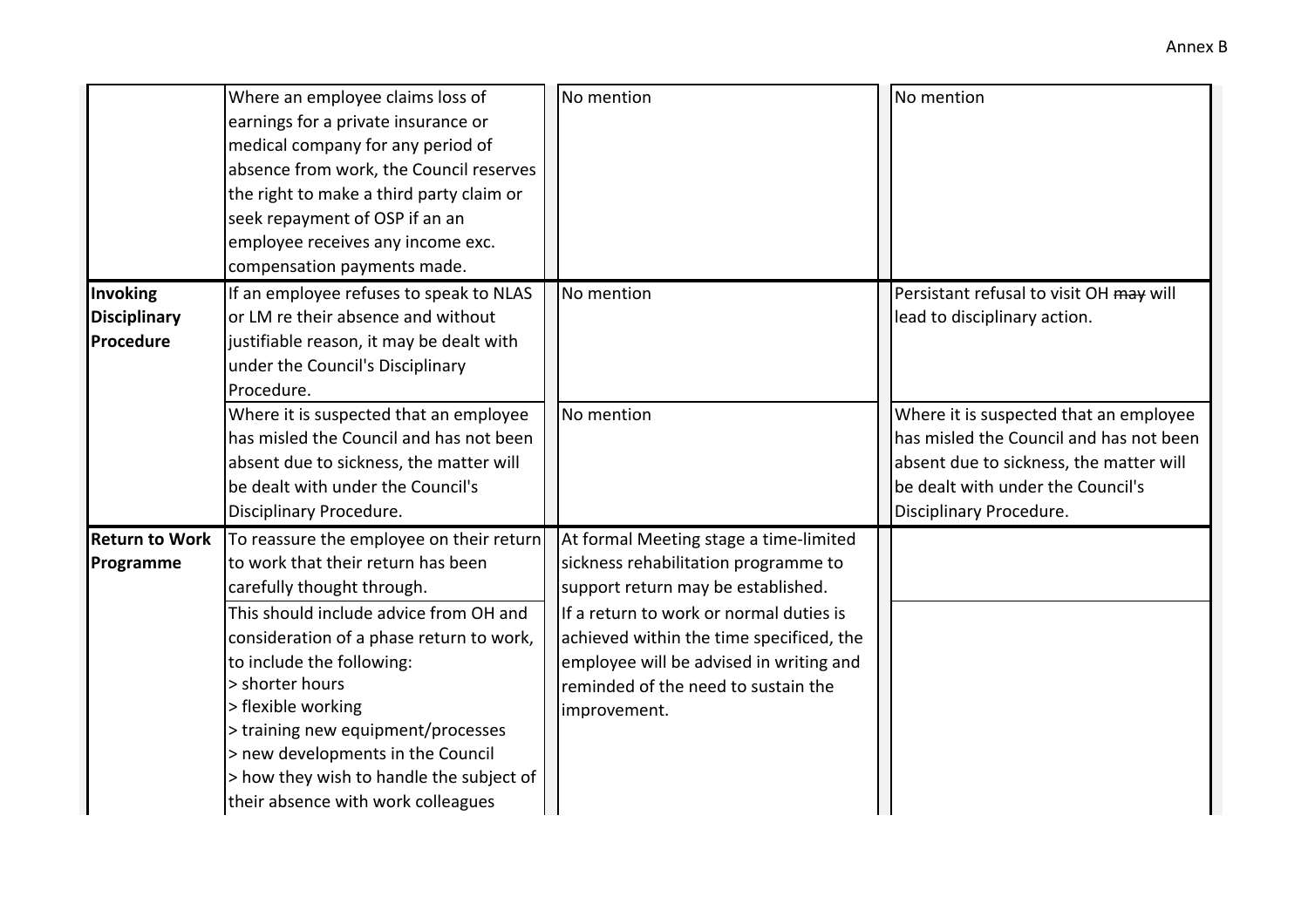|                                                             | > lighter duties for a defined period of<br>time                                                                                                                                                                                                                                                     |                                                                                                                                                                                                                                                                                    |                                                                                                                                                                                                                                                                                                                   |
|-------------------------------------------------------------|------------------------------------------------------------------------------------------------------------------------------------------------------------------------------------------------------------------------------------------------------------------------------------------------------|------------------------------------------------------------------------------------------------------------------------------------------------------------------------------------------------------------------------------------------------------------------------------------|-------------------------------------------------------------------------------------------------------------------------------------------------------------------------------------------------------------------------------------------------------------------------------------------------------------------|
| <b>Risk Assessment</b><br>/ Work-place<br><b>Assessment</b> | Council has a duty of care to conduct a<br>risk assessment / work-place assessment<br>on the first day of the employee's return<br>to work, to ensure the safety of the work<br>environment                                                                                                          | No mention                                                                                                                                                                                                                                                                         | Employee may return to work earlier<br>than date given on Fit Note if both<br>employee and LM agree. In those<br>circumstances it may will be necessary to<br>undertake a risk assessment                                                                                                                         |
| Representation                                              | Employee has the right to be<br>accompanied by a rep of a trade union or<br>a work colleague. The employee is<br>responsible for making the necessary<br>arrangement with their rep. If they are<br>unable to be represented on the date of<br>the meeting an alternative date will be<br>organised. | Employees have a right to be<br>represented by a trade union official or<br>fellow worker at all formal meetings of<br>the procedure. It is the responsibility of<br>the employee to arrange for her/his<br>representation. Legal representation is<br>not allowed.                | Employees are entitled to be<br>accompanied by a trade union official or<br>fellow worker at all formal stages of the<br>procedure. Trade union reps are<br>encouraged to contact their local branch-<br>for assistance and guidance. Question:<br>Does it have to be an employee - could it<br>be a parent etc?? |
| <b>Right to Appeal</b>                                      | This should be in writing and set out the<br>reasons for the appeal, and needs to be<br>done within 10 days of receipt of the<br>letter confirming the outcome of any<br>formal stage of the process.                                                                                                | Appeals must be submitted in writing<br>within 10 working days from the date of<br>receiving written confirmation of<br>outcome and must specify grounds for<br>appeal.                                                                                                            | Appeals must be submitted in writing to<br>the manager who made the decision,<br>within 44 10 working days from the date<br>of receiving written confirmation of the<br>outcome of any formal stage and must<br>specify grounds for appeal.                                                                       |
|                                                             | No mention                                                                                                                                                                                                                                                                                           | Employees may appeal against a decision<br>to: set targets or timescales for<br>improvement, or give a formal caution,<br>or terminate employment.<br>Employee may appeal on the following<br>grounds:<br>a) the proper procedure was not<br>followed - appeal panel will consider | Employee has the right of appeal against<br>any formal review warning or dismissal<br>against them under both the short or<br>long term sickness absence procedures                                                                                                                                               |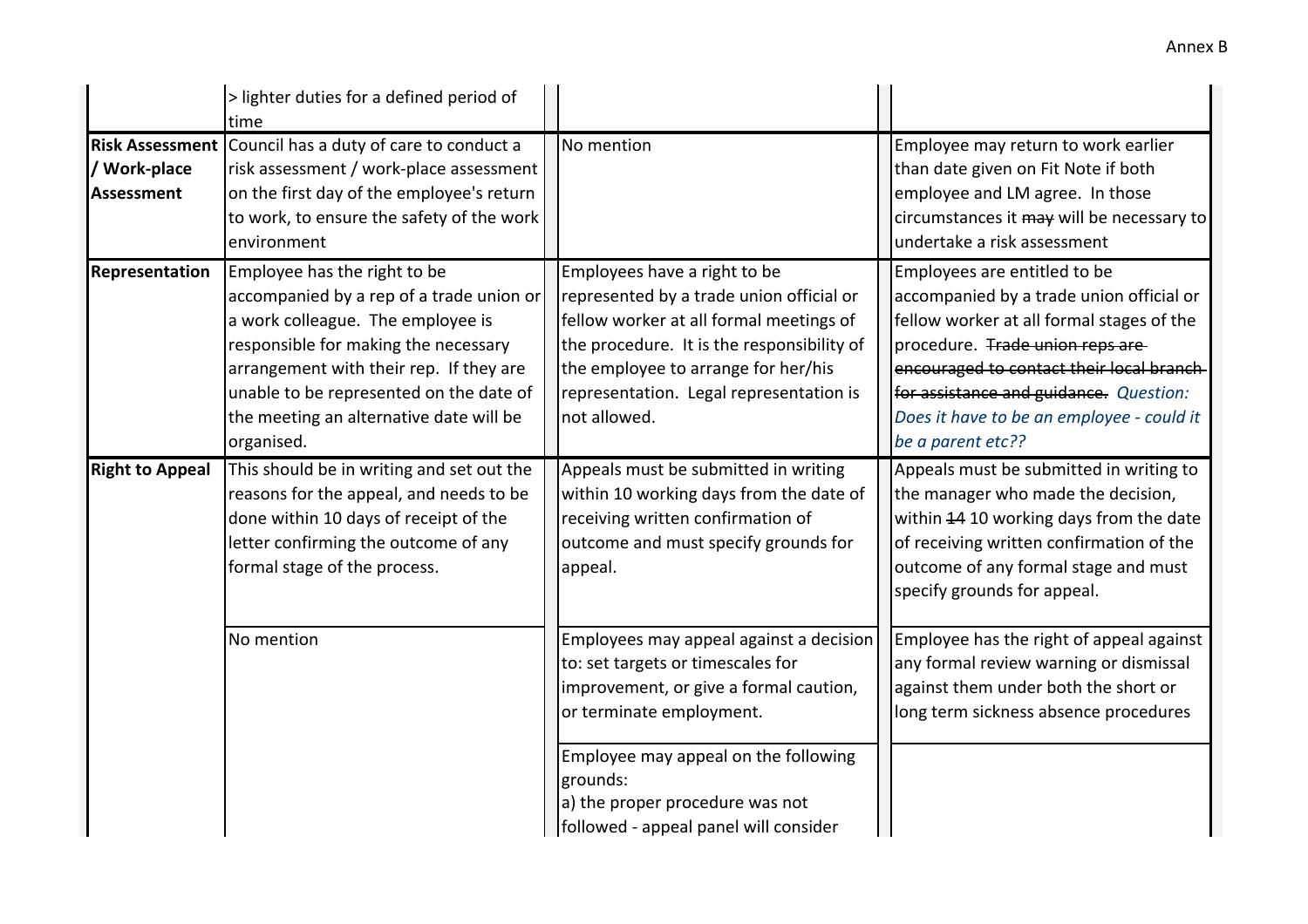|                                    |                                                                                                                                                                                           | b) considering the info provided the<br>decision reached was unreasonable<br>c) new evidence has become available                                                                                                                                                                                                                            |                                                                                                                                                                                                                                                                                                                                              |
|------------------------------------|-------------------------------------------------------------------------------------------------------------------------------------------------------------------------------------------|----------------------------------------------------------------------------------------------------------------------------------------------------------------------------------------------------------------------------------------------------------------------------------------------------------------------------------------------|----------------------------------------------------------------------------------------------------------------------------------------------------------------------------------------------------------------------------------------------------------------------------------------------------------------------------------------------|
| Purpose of<br>Appeal               | No mention                                                                                                                                                                                | Before reaching a decision, the panel<br>will:<br>> confirm the facts of the case, the<br>action taken to date, any developments<br>since the last meetng and latest medical<br>> consider any representations made by<br>or on behalf of the employee and any<br>statement of intent they wish to make<br>regarding their future attendance | To consider whether:<br>a) there is new or additional evidence<br>not available at the original hearing<br>b) there is evidence to support a<br>conclusion that the original hearing<br>manager made an error of judgement<br>i. whether or not a breach of the Attendance<br>at Work Procedures.<br>ii. The most appropriate action to take |
|                                    |                                                                                                                                                                                           | > ensure proper consideration is given to<br>the factors                                                                                                                                                                                                                                                                                     | c) there is evidence to support a<br>conclusion that the procedure was<br>wrongly applied.                                                                                                                                                                                                                                                   |
| In the case of a<br>formal warning | If a formal warning is issued as a result of a<br>Formal Absence Review Meeting the<br>employee has the right to appeal to the next<br>level Manager (name to be supplied at<br>meeting). | Short of dismissal, appeals will be arranged<br>and heard by a Senior Manager within the<br>department, who has no previous<br>involvement in the case.                                                                                                                                                                                      | Upto and including a formal (final) written<br>warning, will be heard by a manager at the<br>same level or above who has not previously<br>been involved in the process.                                                                                                                                                                     |
| In the case of a<br>dismissal      | Employee has the right of appeal to the<br>Director (name to be supplied at the Final<br>Absence Review Meeting).                                                                         | Decisions are not stayed pending the<br>outcome of an appeal, therefore<br>employees who are dismissed will be<br>removed from the payroll and only<br>reinstated if the decision is over-turned.                                                                                                                                            | Appeals will be heard by the Council's<br>Corporate Appeals Committee, and there<br>will be 3 possible outcomes:<br>a) Appeal will be turned down and<br>original decision will remain<br>b) The appeal will be allowed with<br>conditions<br>c) The appeal will be allowed without<br>conditions                                            |